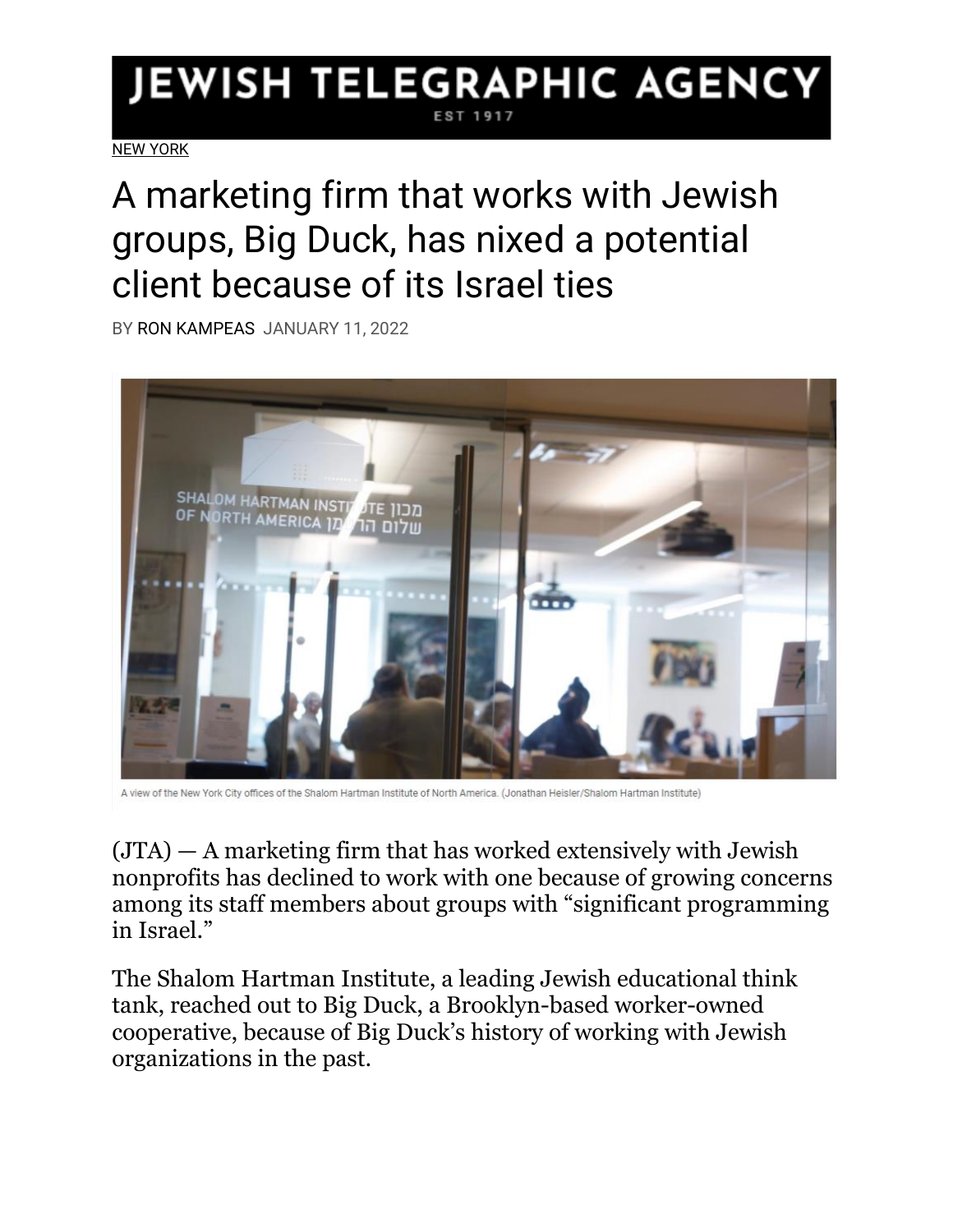But Farra Trompeter, Big Duck's co-director, told Dorit Rabbani, Hartman's North America communications director, last week that the firm would not work with Hartman because Big Duck staff had concerns about the Hartman Institute's activities in Israel, both officials said.

Hartman, which has headquarters in Jerusalem and New York, has a broad ambit of advancing Jewish education and promoting dialogue among Jews and between Jews and other faiths. It is expressly Zionist.

Big Duck's past clients have included the Jewish Theological Seminary, the National Council of Jewish Women, and Keshet, a Jewish LGBTQ group. Hartman would not be among them.

"Being more vocal and committed to fighting oppression has led us to more active questioning of working with organizations with significant programming in Israel, among other issues, and in those cases, we have mutually agreed that it does not make sense to work together," Trompeter said in an email to the Jewish Telegraphic Agency.

The decision follows a period of intense and widespread criticism of Israel spurred by last May's conflict between Israel and Hamas in Gaza. At the time, many on the left expressed solidarity with the Palestinians, but an open question has been how much that advocacy, [much of which was expressed on social media,](https://www.jta.org/2021/05/21/culture/not-good-for-my-mental-health-jewish-instagrammers-struggle-amid-israel-gaza-conflict-and-antisemitic-violence) would translate into real-world action.

Big Duck's decision not to work with Hartman is an indication of lasting consequences.

Trompeter said the firm does not have a hard and fast rule against working with groups with ties to Israel.

"Big Duck does not decline work with organizations solely due to their position on BDS or presence in Israel," she said. "But we do ask if they are open to working with a team and company that is questioning Israel's policies and practices among other issues, and consider that in evaluating whether we will be a good fit for creating their communications and fundraising materials."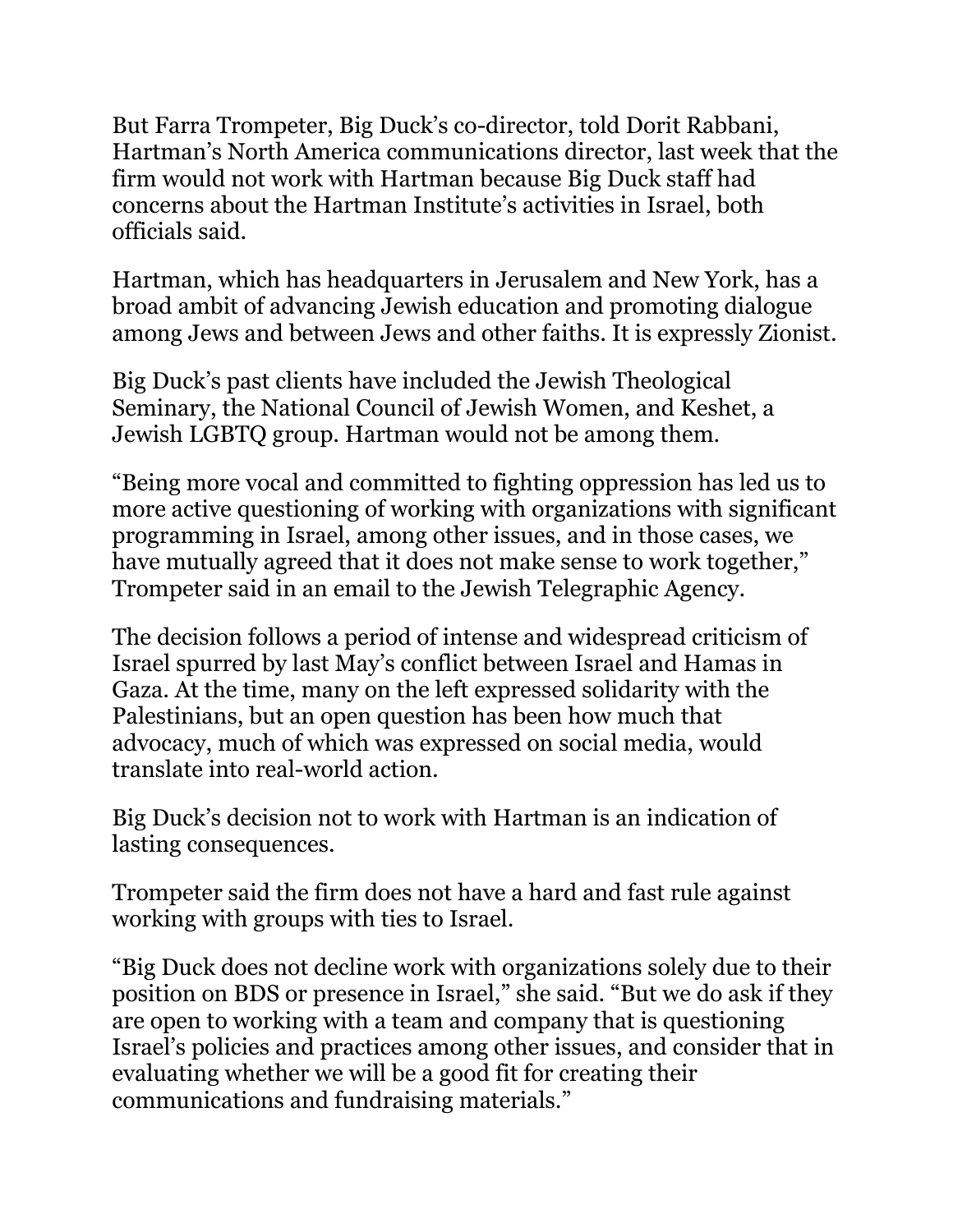Rabbani, who took notes soon after her 21-minute conversation with Trompeter last Wednesday, described a considerably less nuanced conversation and said the decision was not mutual, but rather Big Duck's alone.

According to Rabbani's notes, Trompeter noted that Hartman had a presence in Jerusalem and asked whether Hartman defines itself as Zionist and whether it opposes BDS, the movement to boycott, divest and sanction Israel.

According to Rabbani's notes, Rabbani confirmed that Hartman is a Zionist institution and that it opposes BDS and Trompeter said that in that case, Big Duck would decline the commission.

Trompeter disputed the characterization. "We did not decline to work with the Hartman Institute because it is Zionist and do work with other Jewish groups," she said in a follow-up email. "Big Duck does not use litmus tests."

Rabbani recalled that Trompeter explained that staff must be committed to a product in order to market it, and Big Duck's staff would have trouble bringing passion to work with Hartman.

"I said, 'I wish you could talk to people at Hartman and hear about why our work is actually so important furthering coexistence and peace,'" Rabbani said.

In addition to working with Jews to promote pluralism and Israeli democracy, the Hartman Institute works with Muslims in America through its Muslim Leadership Initiative, which promotes Muslim American engagement with Jews and with Israel. Some Muslim figures who have participated in Hartman programming have found themselves censured by others in their community, some of whom cite Hartman's role in training Israeli army troops in explaining their opposition. Hartman's army work [involves training in leadership and](https://www.hartman.org.il/25th-group-of-idf-majors-descends-on-hartman-institute/)  [pluralism and discussions of Jewish and Israeli identity.](https://www.hartman.org.il/25th-group-of-idf-majors-descends-on-hartman-institute/)

Rabbani had come to Big Duck because she had worked with the shop in a previous job at the Jewish Theological Seminary, the Conservative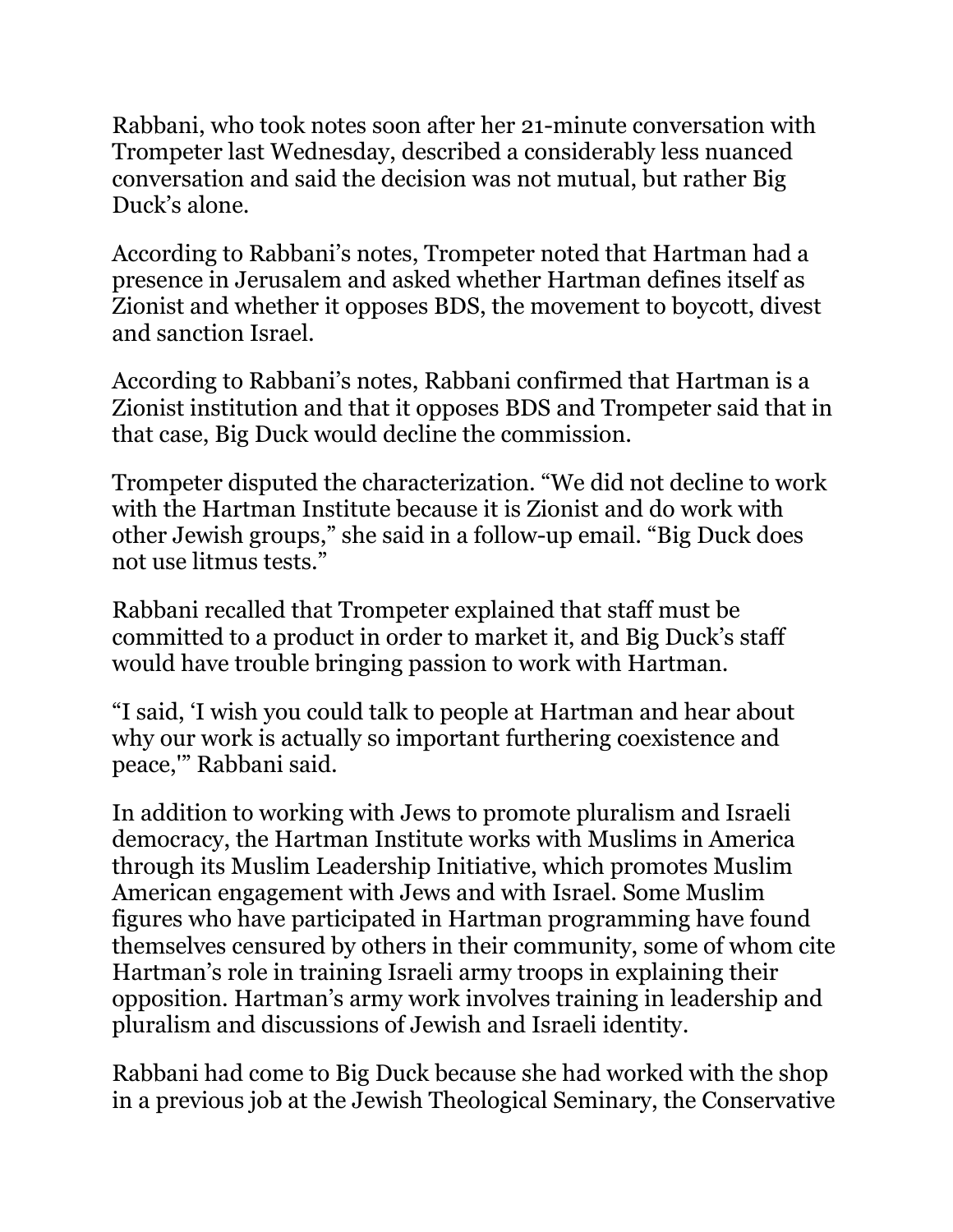movement institution that is also an expressly Zionist outfit with a presence in Israel.

JTS said in a statement to JTA that it was "disheartened" to hear about Big Duck's decision.

"JTS is not currently working with Big Duck," the statement said. "We are disheartened to hear about the company's concerns over working with the Shalom Hartman Institute because of its commitment to the state of Israel, a commitment that we share. We worked on projects with the agency under its previous ownership, without them ever questioning our views on Israel."

NCJW and Keshet also have partnerships with Israeli organizations.

"It is our understanding that Big Duck does not have an organizational policy around BDS nor do they have a litmus test around Zionism," NCJW's CEO Sheila Katz said in a text message to JTA.

"When Keshet contracted with Big Duck in 2017 and 2018 for an extensive rebranding project, the firm never asked about Keshet's position on Israel and Zionism," said Idit Klein, Keshet's president and CEO. "We were extremely pleased with Big Duck's work, and we value the firm's expertise in marketing and communications. My understanding is that Big Duck *does not* have litmus tests around Israel and Zionism for determining with whom they will and won't work. I've spoken directly with Farra Trompeter, co-director of Big Duck, who assured me that Big Duck has not endorsed BDS as a firm."

Trompeter in her email said that the firm would continue to work with Jewish groups.

"Big Duck is not anti-Semitic and profoundly rejects anti-Semitism," she wrote. "We have many clients who are fighting for justice, providing much-needed community services, and improving people's lives with roots in Jewish values, traditions or culture."

Yehuda Kurtzer, Hartman North America's president, said he would not go so far as to accuse Big Duck of antisemitism. But he said the